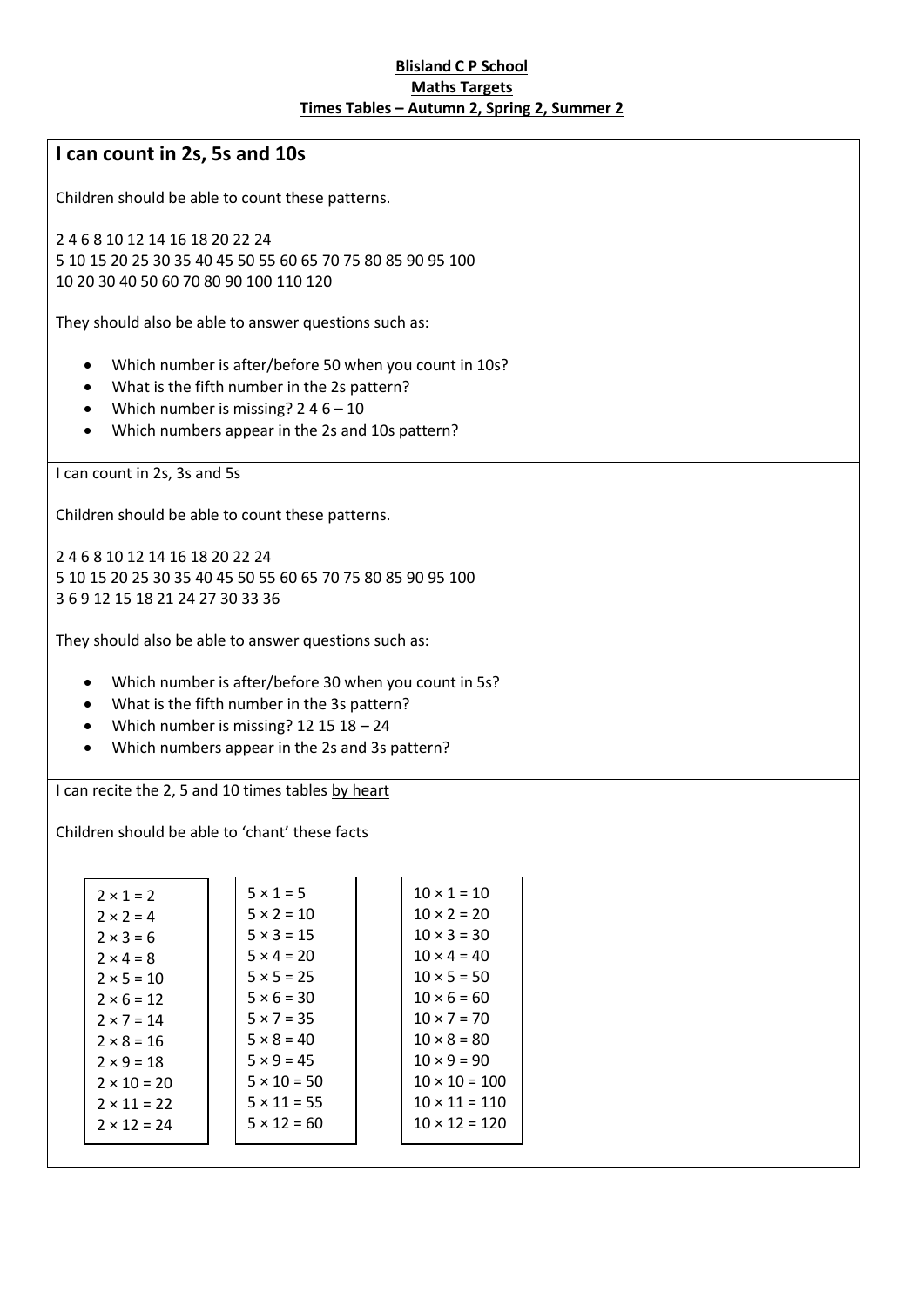I can recall multiplication facts out of order for 2, 5 and 10 times tables

Children should be able to answer questions (with increasing speed) based on the times tables as above.

- What is 5 multiplied by 5?
- What is 2 times 10?
- What is 6 lots of 5?

I can recall division facts out of order for 2, 5 and 10 times tables

Children should begin to see that if they know  $2 \times 5 = 10$  then they know  $10 \div 5 = 2$ 

| $2 \div 2 = 1$   | $5 \div 5 = 1$   | $10 \div 10 = 1$   |
|------------------|------------------|--------------------|
| $4 \div 2 = 2$   | $10 \div 5 = 2$  | $20 \div 10 = 2$   |
| $6 \div 2 = 3$   | $15 \div 5 = 3$  | $30 \div 10 = 3$   |
| $8 \div 2 = 4$   | $20 \div 5 = 4$  | $40 \div 10 = 4$   |
| $10 \div 2 = 5$  | $25 \div 5 = 5$  | $50 \div 10 = 5$   |
| $12 \div 2 = 6$  | $30 \div 5 = 6$  | $60 \div 10 = 6$   |
| $14 \div 2 = 7$  | $35 \div 5 = 7$  | $70 \div 10 = 7$   |
| $16 \div 2 = 8$  | $40 \div 5 = 8$  | $80 \div 10 = 8$   |
| $18 \div 2 = 9$  | $45 \div 5 = 9$  | $90 \div 10 = 9$   |
| $20 \div 2 = 10$ | $50 \div 5 = 10$ | $100 \div 10 = 10$ |
| $22 \div 2 = 11$ | $55 \div 5 = 11$ | $110 \div 10 = 11$ |
| $74 \div 7 = 17$ | $60 \div 5 = 12$ | $120 \div 10 = 12$ |
|                  |                  |                    |

|  | <b>Key Questions</b> |  |
|--|----------------------|--|
|--|----------------------|--|

What is 5 divided by 5?

What is 90 divided by 10?

How many lots of 2 in 10?

I can count in 3s, 4s and 8s from 0

Children should be able to count these patterns.

3 6 9 12 15 18 21 24 27 30 33 36 4 8 12 16 20 24 28 32 36 40 44 48 8 16 24 32 40 48 56 64 72 80 88 96

They should also be able to answer questions such as:

- Which number is after/before 32 when you count in 8s?
- What is the sixth number in the 4s pattern?
- Which number is missing? 12 16 20 28
- Which numbers appear in the 4s and 8s pattern?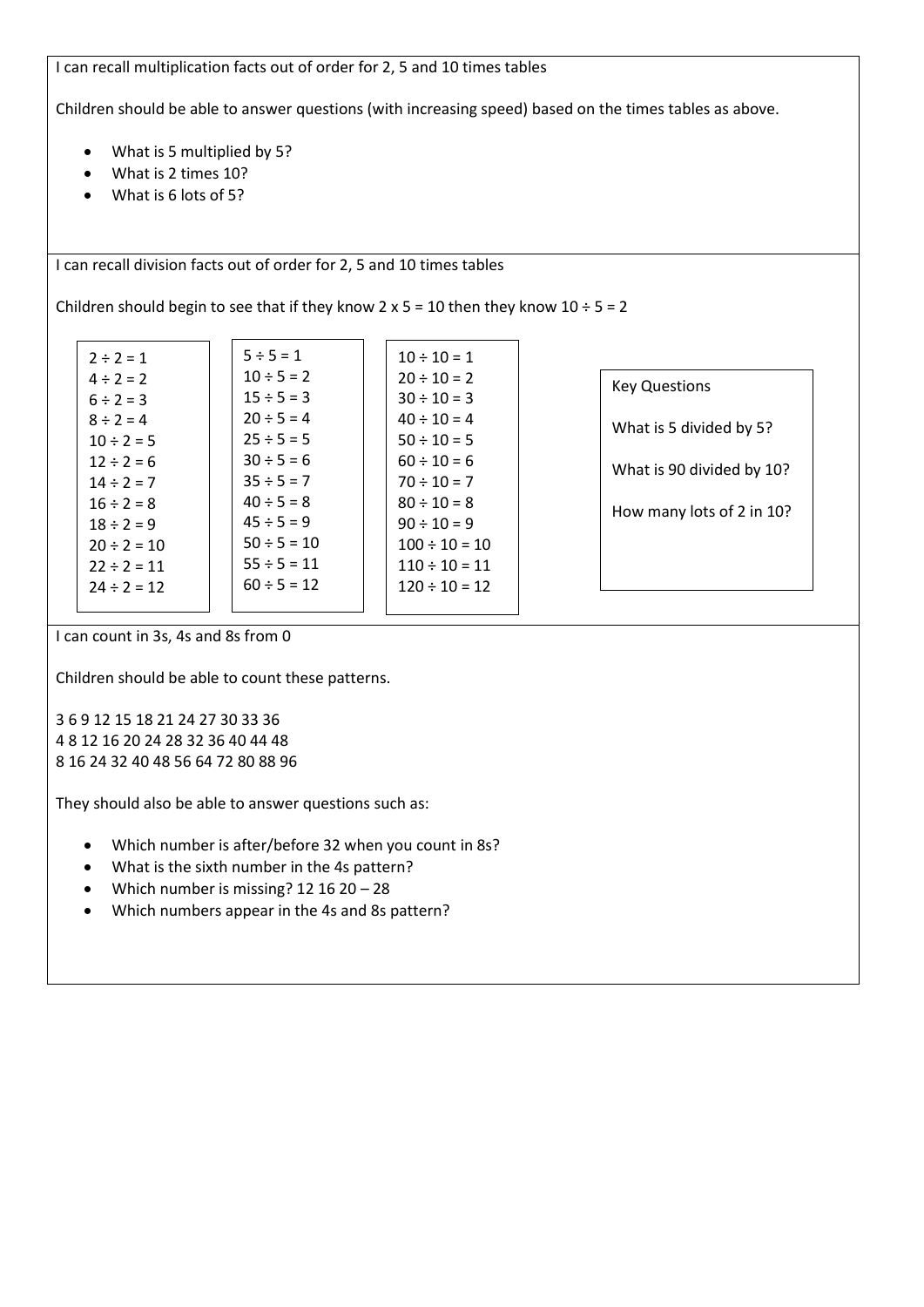## I can recite the 3, 4 and 8 times tables by heart

Children should be able to 'chant' these tables by heart.

| $1 \times 3 = 3$   | $1 \times 4 = 4$   | $1 \times 8 = 8$   |
|--------------------|--------------------|--------------------|
| $2 \times 3 = 6$   | $2 \times 4 = 8$   | $2 \times 8 = 16$  |
| $3 \times 3 = 9$   | $3 \times 4 = 12$  | $3 \times 8 = 24$  |
| $4 \times 3 = 12$  | $4 \times 4 = 16$  | $4 \times 8 = 32$  |
| $5 \times 3 = 15$  | $5 \times 4 = 20$  | $5 \times 8 = 40$  |
| $6 \times 3 = 18$  | $6 \times 4 = 24$  | $6 \times 8 = 48$  |
| $7 \times 3 = 21$  | $7 \times 4 = 28$  | $7 \times 8 = 56$  |
| $8 \times 3 = 24$  | $8 \times 4 = 32$  | $8 \times 8 = 64$  |
| $9 \times 3 = 27$  | $9 \times 4 = 36$  | $9 \times 8 = 72$  |
| $10 \times 3 = 30$ | $10 \times 4 = 40$ | $10 \times 8 = 80$ |
| $11 \times 3 = 33$ | $11 \times 4 = 44$ | $11 \times 8 = 88$ |
| $12 \times 3 = 36$ | $12 \times 4 = 48$ | $12 \times 8 = 96$ |
|                    |                    |                    |

I can recall multiplication facts out of order for 3, 4 and 8 times tables

Children should be able to answer questions (with increasing speed) based on the times tables as above.

- What is 5 multiplied by 4?
- What is 8 times 10?
- What is 6 lots of 3?

I can recall division facts out of order for 3, 4 and 8 times tables

Children should begin to see that if they know  $2 \times 4 = 8$  then they know  $8 \div 4 = 2$ 

| $3 \div 3 = 1$   | $4 \div 4 = 1$   | $8 \div 8 = 1$   |
|------------------|------------------|------------------|
| $6 \div 3 = 2$   | $8 \div 4 = 2$   | $16 \div 8 = 2$  |
| $9 \div 3 = 3$   | $12 \div 4 = 3$  | $24 \div 8 = 3$  |
| $12 \div 3 = 4$  | $16 \div 4 = 4$  | $32 \div 8 = 4$  |
| $15 \div 3 = 5$  | $20 \div 4 = 5$  | $40 \div 8 = 5$  |
| $18 \div 3 = 6$  | $24 \div 4 = 6$  | $48 \div 8 = 6$  |
| $21 \div 3 = 7$  | $28 \div 4 = 7$  | $56 \div 8 = 7$  |
| $24 \div 3 = 8$  | $32 \div 4 = 8$  | $64 \div 8 = 8$  |
| $27 \div 3 = 9$  | $36 \div 4 = 9$  | $72 \div 8 = 9$  |
| $30 \div 3 = 10$ | $40 \div 4 = 10$ | $80 \div 8 = 10$ |
| $33 \div 3 = 11$ | $44 \div 4 = 11$ | $88 \div 8 = 11$ |
| $36 \div 3 = 12$ | $48 \div 4 = 12$ | $96 \div 8 = 12$ |
|                  |                  |                  |

I can count in 6s, 7s and 9s from 0

Children should be able to count these patterns. 6 12 18 24 30 36 42 48 54 60 66 72 7 14 21 28 35 42 49 56 63 70 77 84 9 18 27 36 45 54 63 72 81 90 99 110

They should also be able to answer questions such as:

- Which number is after/before 72 when you count in 9s?
- What is the sixth number in the 7s pattern?
- Which number is missing? 30 36 42 54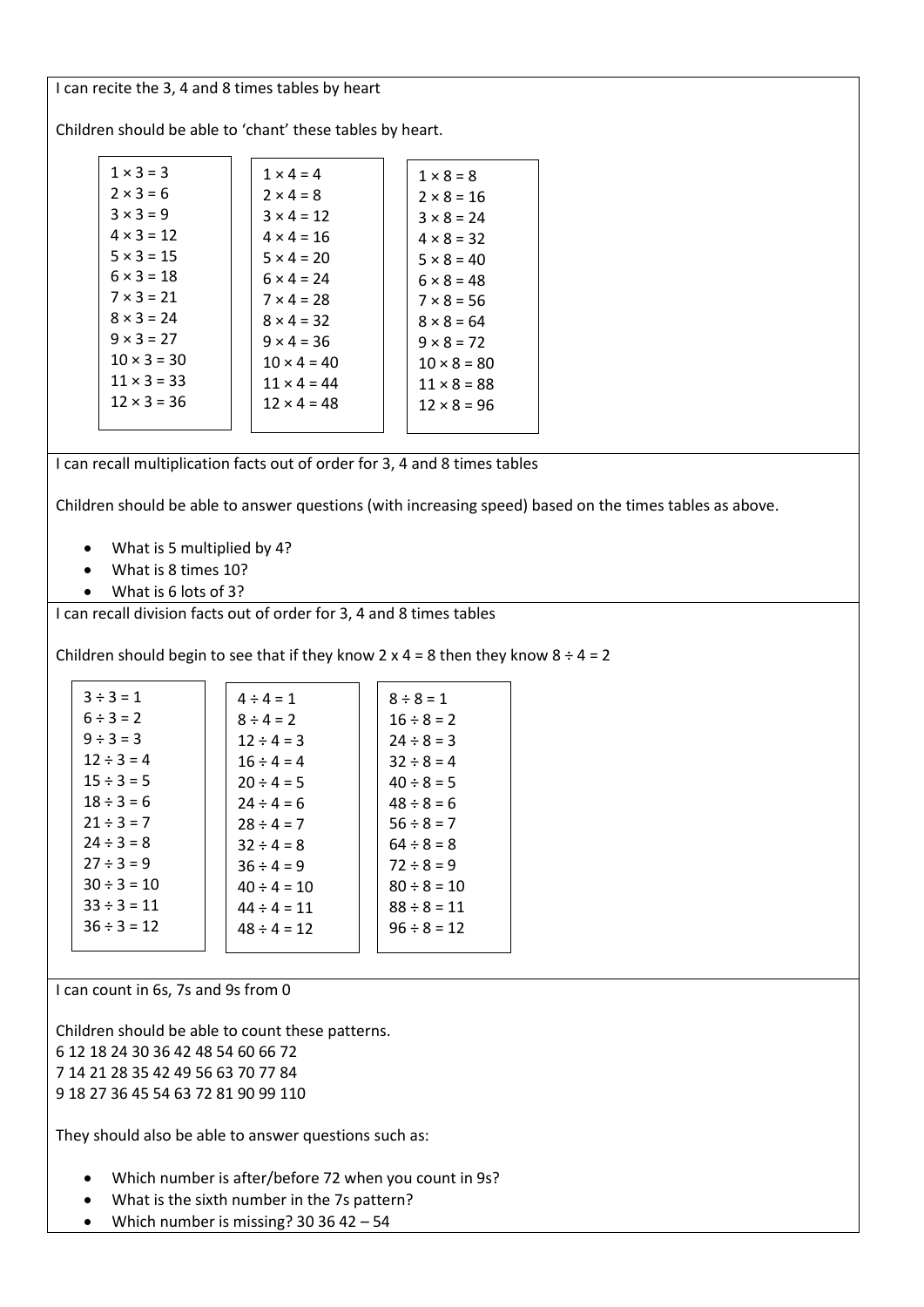I can recite the 6, 7 and 9 times tables by heart

Children should be able to 'chant' these tables by heart.

| $6 \times 1 = 6$   | $9 \times 1 = 9$    | $1 \times 7 = 7$   |
|--------------------|---------------------|--------------------|
| $6 \times 2 = 12$  | $9 \times 2 = 18$   | $2 \times 7 = 14$  |
| $6 \times 3 = 18$  | $9 \times 3 = 27$   | $3 \times 7 = 21$  |
| $6 \times 4 = 24$  | $9 \times 4 = 36$   | $4 \times 7 = 28$  |
| $6 \times 5 = 30$  | $9 \times 5 = 45$   | $5 \times 7 = 35$  |
| $6 \times 6 = 36$  | $9 \times 6 = 54$   | $6 \times 7 = 42$  |
| $6 \times 7 = 42$  | $9 \times 7 = 63$   | $7 \times 7 = 49$  |
| $6 \times 8 = 48$  | $9 \times 8 = 72$   | $8 \times 7 = 56$  |
| $6 \times 9 = 54$  | $9 \times 9 = 81$   | $9 \times 7 = 63$  |
| $6 \times 10 = 60$ | $9 \times 10 = 90$  | $10 \times 7 = 70$ |
| $6 \times 11 = 66$ | $9 \times 11 = 99$  | $11 \times 7 = 77$ |
| $6 \times 12 = 72$ | $9 \times 12 = 108$ | $12 \times 7 = 84$ |
|                    |                     |                    |

I can recall multiplication facts out of order for 6, 7 and 9 times tables

Children should be able to answer questions (with increasing speed) based on the times tables as above.

- What is 6 multiplied by 5?
- What is 2 times 7?
- What is 9 lots of 5?

I can recall division facts out of order for 6, 7 and 9 times tables

Children should begin to see that if they know  $6 \times 4 = 24$  then they know  $24 \div 4 = 6$ 

| $6 \div 6 = 1$   | $9 \div 9 = 1$    | $7 \div 7 = 1$   |
|------------------|-------------------|------------------|
| $12 \div 6 = 2$  | $18 \div 9 = 2$   | $14 \div 7 = 2$  |
| $18 \div 6 = 3$  | $27 \div 9 = 3$   | $21 \div 7 = 3$  |
| $24 \div 6 = 4$  | $36 \div 9 = 4$   | $28 \div 7 = 4$  |
| $30 \div 6 = 5$  | $45 \div 9 = 5$   | $35 \div 7 = 5$  |
| $36 \div 6 = 6$  | $54 \div 9 = 6$   | $42 \div 7 = 6$  |
| $42 \div 6 = 7$  | $63 \div 9 = 7$   | $49 \div 7 = 7$  |
| $48 \div 6 = 8$  | $72 \div 9 = 8$   | $56 \div 7 = 8$  |
| $54 \div 6 = 9$  | $81 \div 9 = 9$   | $63 \div 7 = 9$  |
| $60 \div 6 = 10$ | $90 \div 9 = 10$  | $70 \div 7 = 10$ |
| $66 \div 6 = 11$ | $99 \div 9 = 11$  | $77 \div 7 = 11$ |
| $72 \div 6 = 12$ | $108 \div 9 = 12$ | $84 \div 7 = 12$ |
|                  |                   |                  |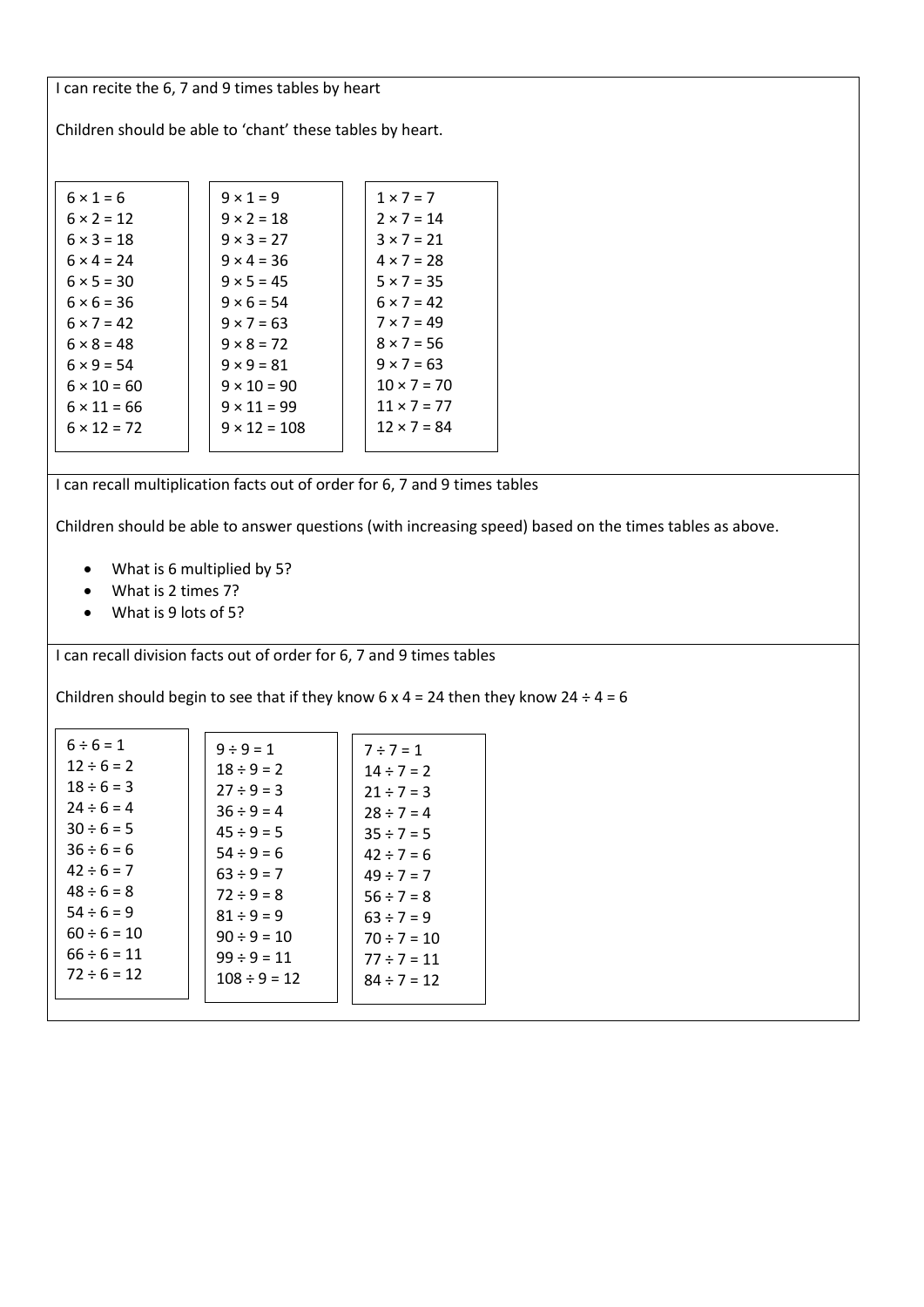I can count in 11s and 12s from 0

Children should be able to count these patterns.

11 22 33 44 55 66 77 88 99 110 121 132 12 24 36 48 60 72 84 96 108 120 132 144

They should also be able to answer questions such as:

- Which number is after/before 72 when you count in 9s?
- What is the sixth number in the 7s pattern?
- Which number is missing?  $30\,36\,42 54$

I can recite the 11 and 12 times tables by heart

Children should be able to 'chant' these tables by heart.

| $11 \times 1 = 11$   | $12 \times 1 = 12$   |
|----------------------|----------------------|
|                      |                      |
| $11 \times 2 = 22$   | $12 \times 2 = 24$   |
| $11 \times 3 = 33$   | $12 \times 3 = 36$   |
| $11 \times 4 = 44$   | $12 \times 4 = 48$   |
| $11 \times 5 = 55$   | $12 \times 5 = 60$   |
| $11 \times 6 = 66$   | $12 \times 6 = 72$   |
| $11 \times 7 = 77$   | $12 \times 7 = 84$   |
| $11 \times 8 = 88$   | $12 \times 8 = 96$   |
| $11 \times 9 = 99$   | $12 \times 9 = 108$  |
| $11 \times 10 = 110$ | $12 \times 10 = 120$ |
| $11 \times 11 = 121$ | $12 \times 11 = 132$ |
| $11 \times 12 = 132$ | $12 \times 12 = 144$ |
|                      |                      |

I can recall multiplication facts out of order for 11 and 12 times tables

Children should be able to answer questions (with increasing speed) based on the times tables as above.

- What is 5 multiplied by 12?
- What is 12 times 10?
- What is 11 lots of 5?

I can recall division facts out of order for 11 and 12 times tables

| $12 \div 12 = 1$   | $11 \div 11 = 1$   |
|--------------------|--------------------|
| $24 \div 12 = 2$   | $22 \div 11 = 2$   |
| $36 \div 12 = 3$   | $33 \div 11 = 3$   |
| $48 \div 12 = 4$   | $44 \div 11 = 4$   |
| $60 \div 12 = 5$   | $55 \div 11 = 5$   |
| $72 \div 12 = 6$   | $66 \div 11 = 6$   |
| $84 \div 12 = 7$   | $77 \div 11 = 7$   |
| $96 \div 12 = 8$   | $88 \div 11 = 8$   |
| $108 \div 12 = 9$  | $99 \div 11 = 9$   |
| $120 \div 12 = 10$ | $110 \div 11 = 10$ |
| $132 \div 12 = 11$ | $121 \div 11 = 11$ |
| $144 \div 12 = 12$ | $132 \div 11 = 12$ |
|                    |                    |